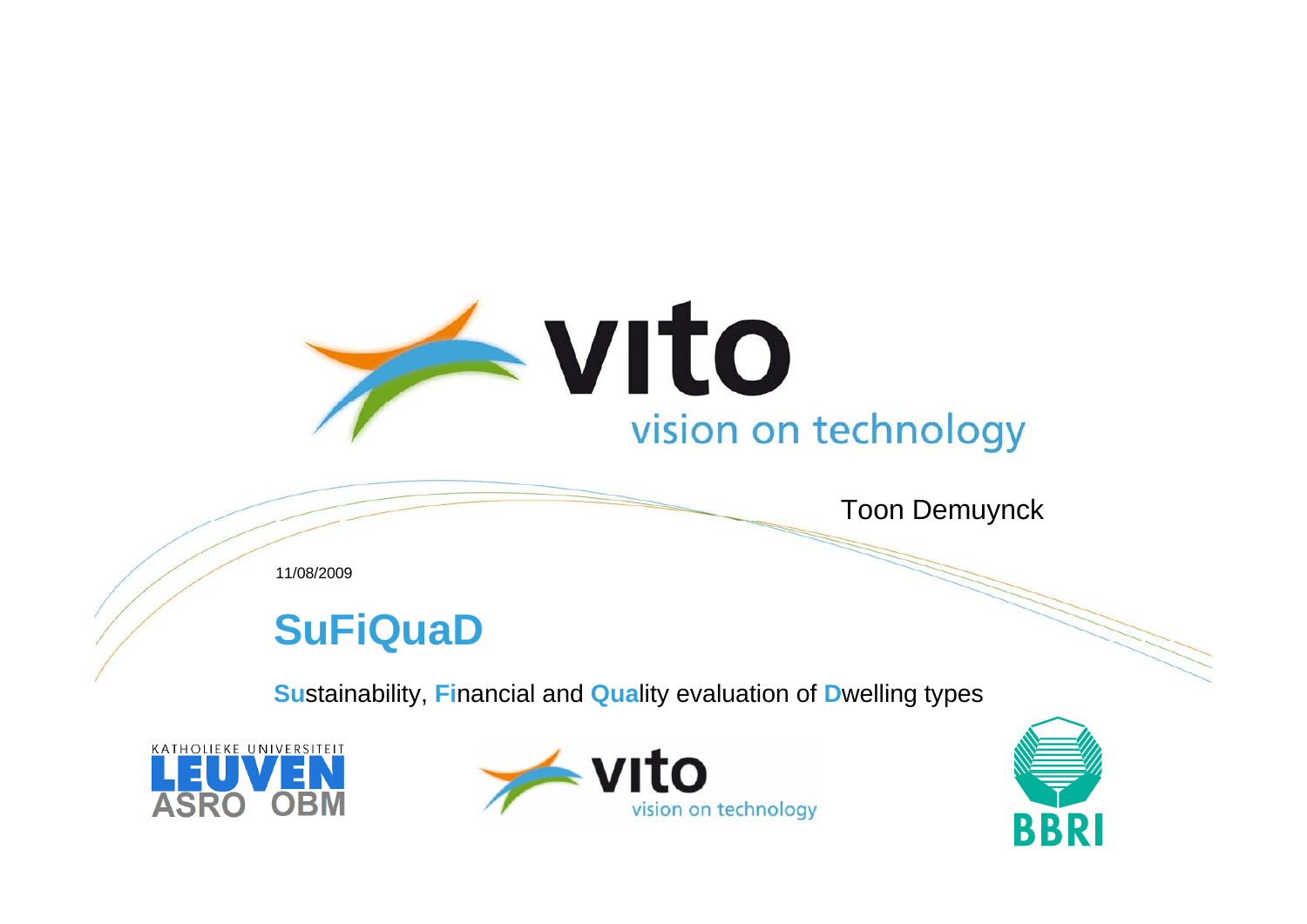#### **SuFiQuaD: Short description**

- » Methodology and Tool for:
	- » Application on new and existing residential buildings
	- » Evaluation based on environmental effects (Su), financial (Fi) costs and quality (Qua)
- » Project for BELSPO (BELgian Science POlicy), controlled by the federal government
- » Typology specific policy recommendations (selected representative types for Belgium)

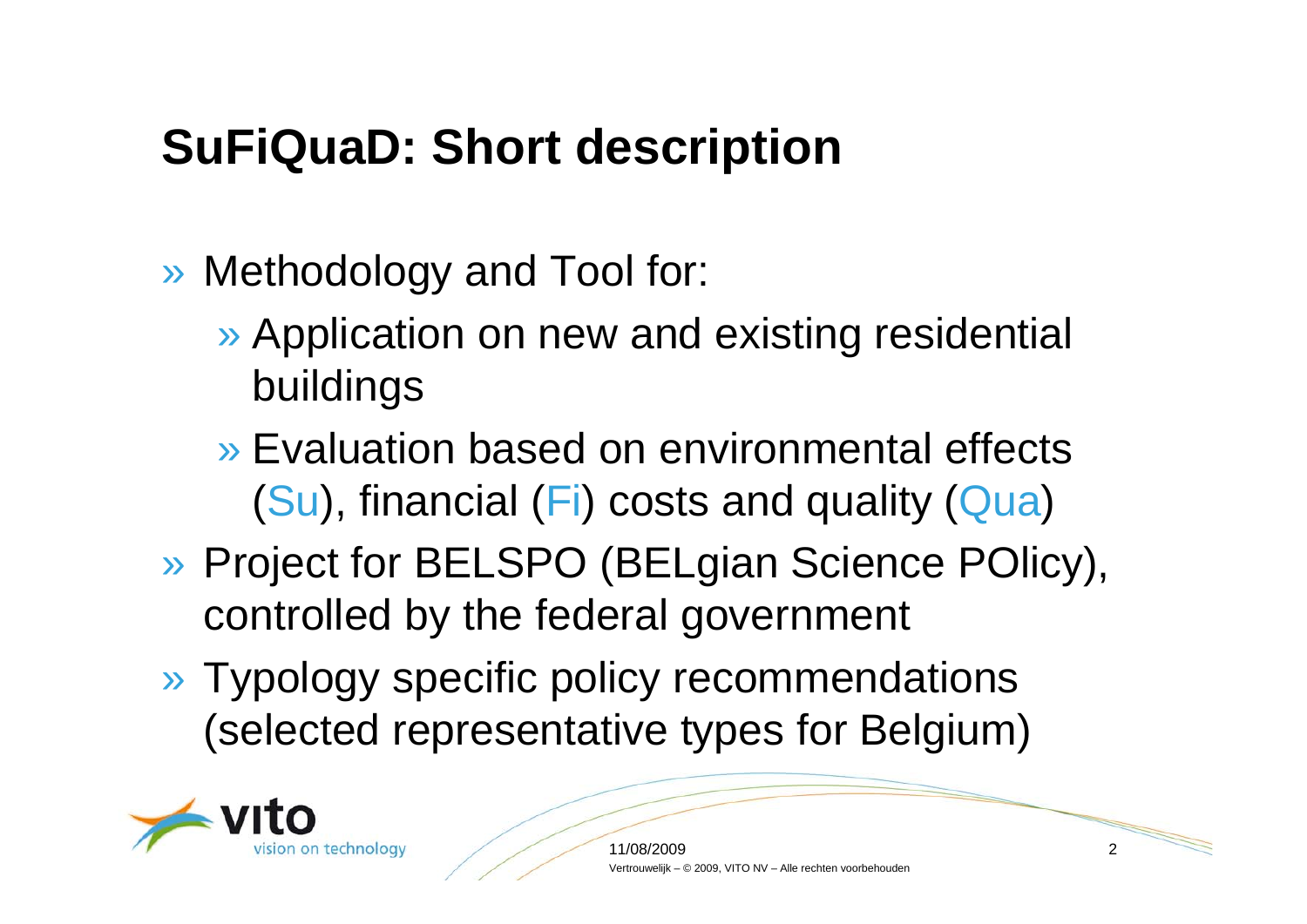## **SuFiQuaD: Methodology (1)**

- » Su: LC(I)A, Life Cycle (Impact) Assessment Emissions, depletion of raw materials, and land usage. All are expressed in monetary terms  $(\epsilon)$
- » Fi: LCC, Life Cycle Cost Inital cost, maintenance, replacement, usage-costs (such as energy), EOL-costs (re-use, recycling, incineration, landfill)
- » Qua: Qualities, Multi Criterion Analysis Dimensional, technical, functional, surroundings of dwelling



11/08/2009 3 Vertrouwelijk – © 2009, VITO NV – Alle rechten voorbehouden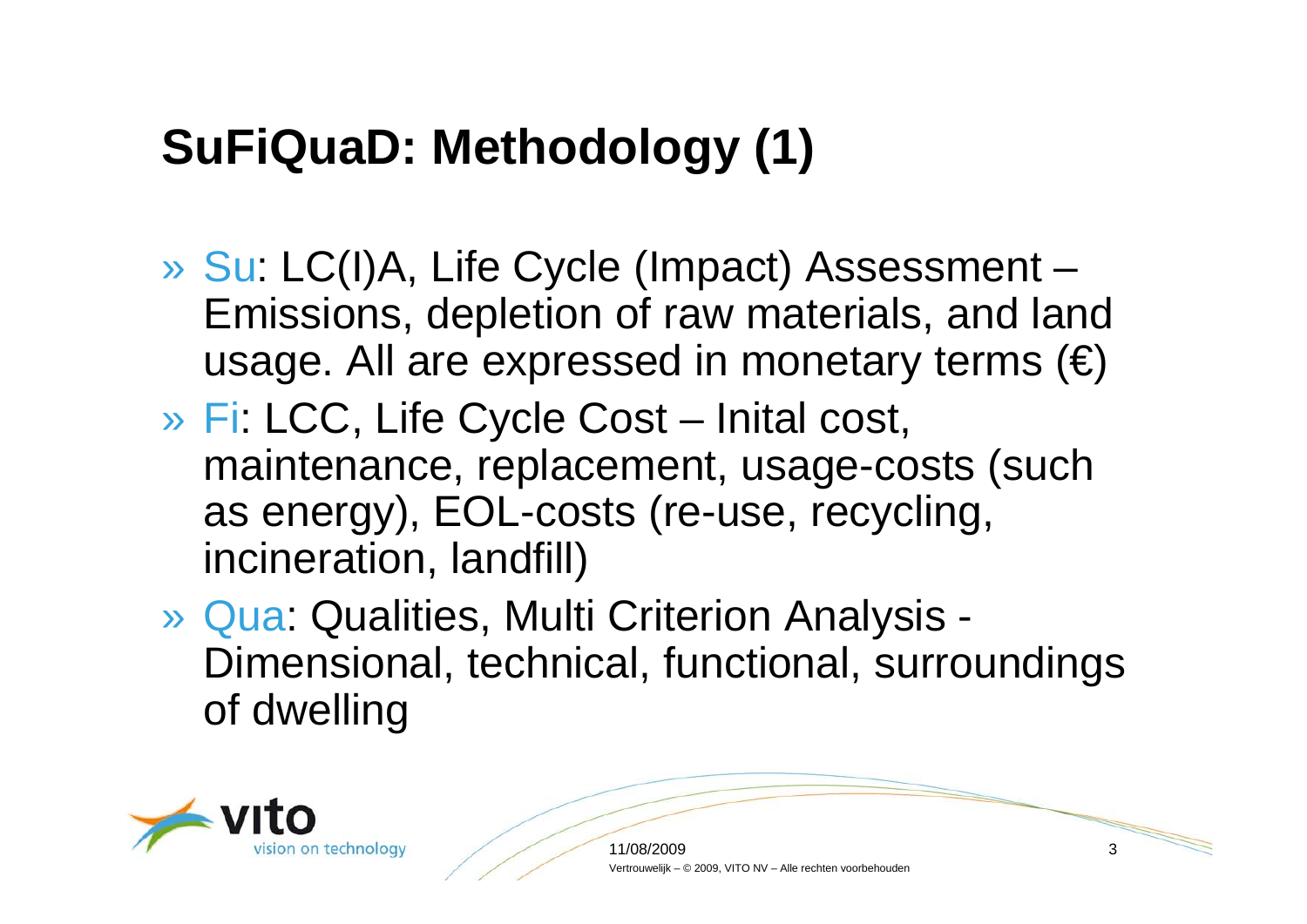## **SuFiQuaD: Methodology (2)**





11/08/2009 $9 \hspace{2.5cm} 4$ Vertrouwelijk – © 2009, VITO NV – Alle rechten voorbehouden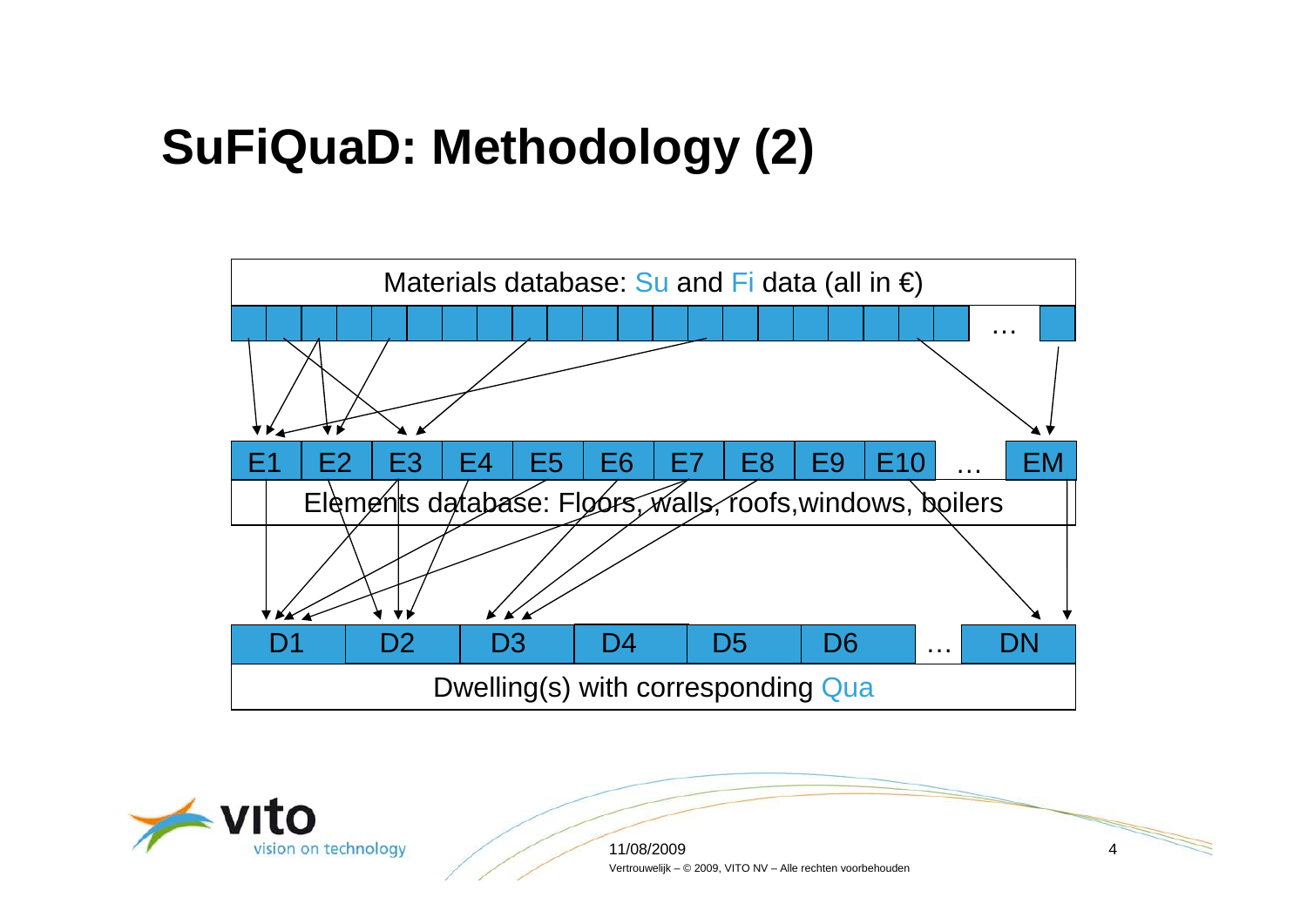## **SuFiQuaD: Output, Fi**<sub>initial</sub>





11/08/2009 $9 \hspace{2.5cm} 5$ Vertrouwelijk – © 2009, VITO NV – Alle rechten voorbehouden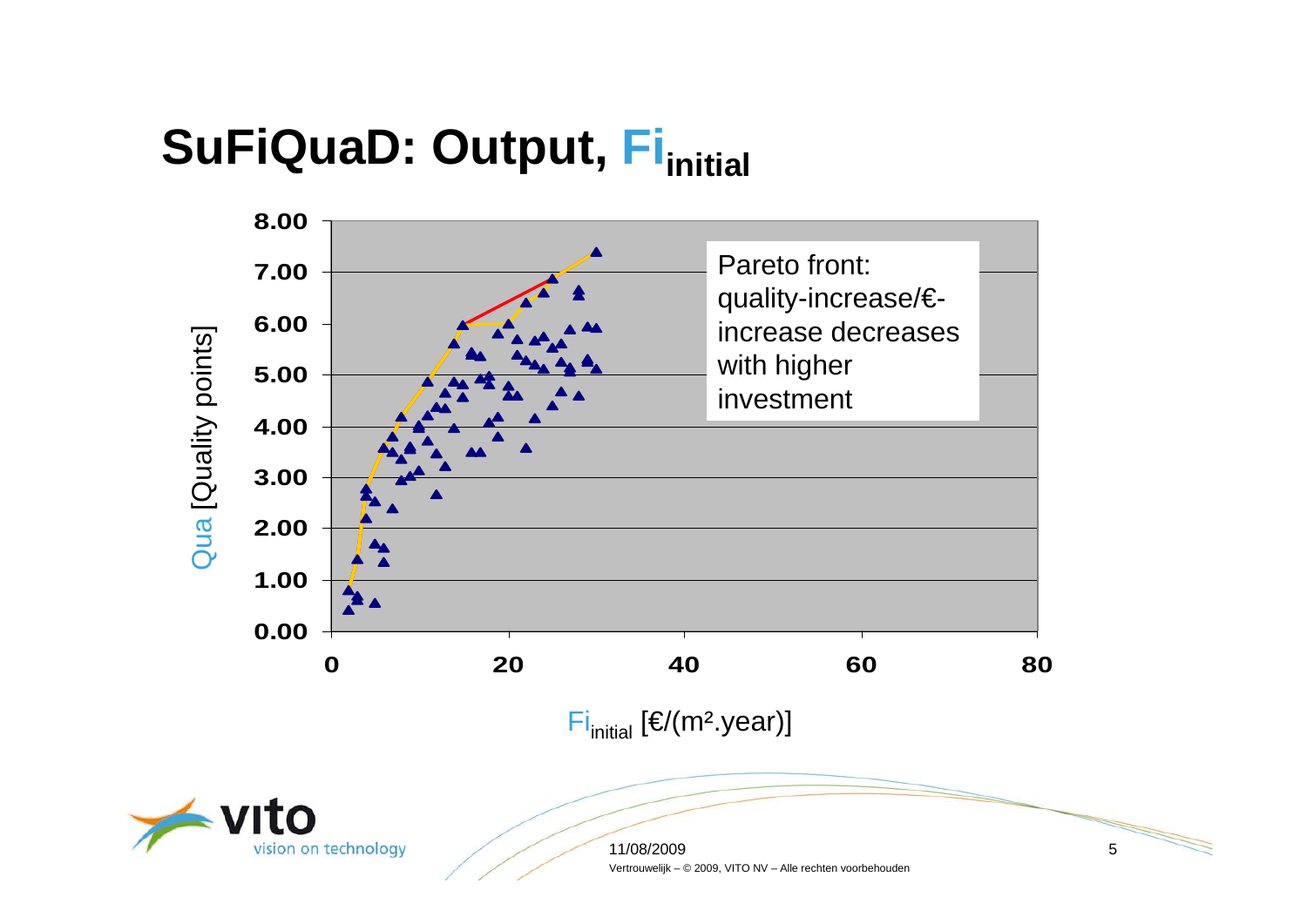# SuFiQuaD: Output, FiLife cycle



11/08/2009 6 Vertrouwelijk – © 2009, VITO NV – Alle rechten voorbehouden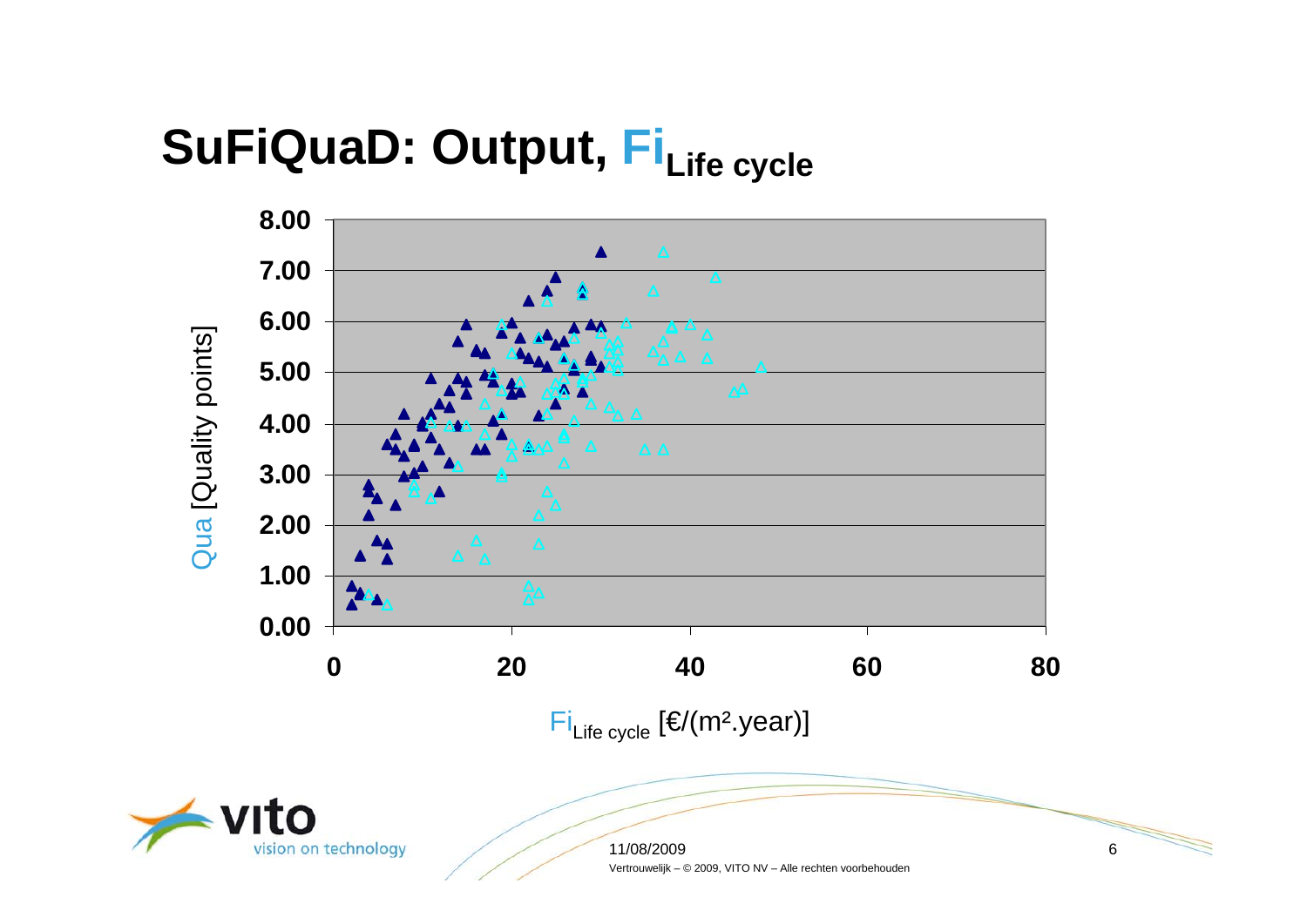## **SuFiQuaD: Output, Fi**Life cycle + Su<sub>initial</sub>



Vertrouwelijk – © 2009, VITO NV – Alle rechten voorbehouden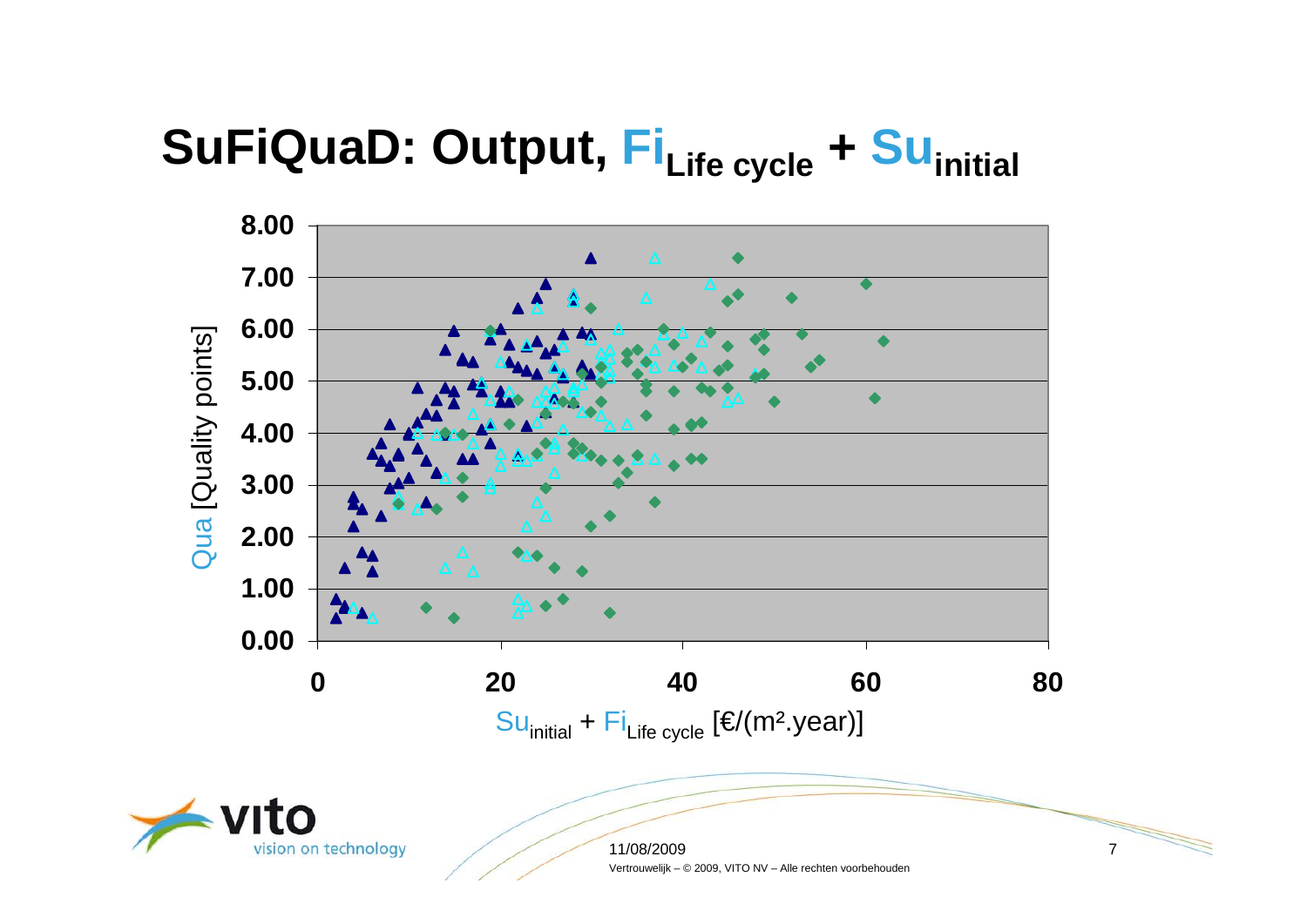# SuFiQuaD: Output, Fi<sub>Life cycle</sub> + Su<sub>Life cycle</sub>





11/08/2009 8 Vertrouwelijk – © 2009, VITO NV – Alle rechten voorbehouden